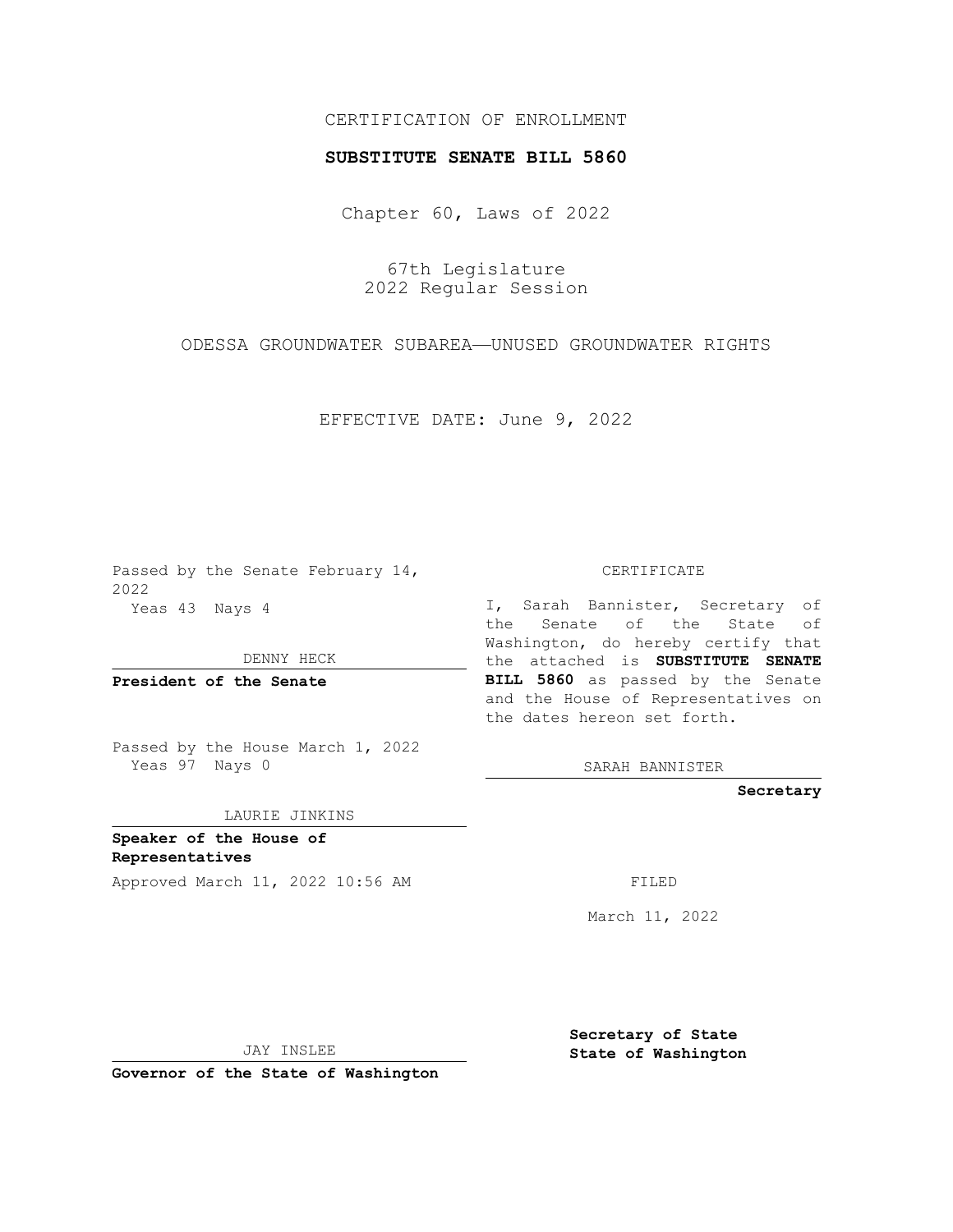## **SUBSTITUTE SENATE BILL 5860**

Passed Legislature - 2022 Regular Session

**State of Washington 67th Legislature 2022 Regular Session**

**By** Senate Agriculture, Water, Natural Resources & Parks (originally sponsored by Senators Warnick, Dozier, and Schoesler)

READ FIRST TIME 02/03/22.

1 AN ACT Relating to water policy in regions with regulated 2 reductions in aquifer levels; adding a new section to chapter 90.44 3 RCW; and creating a new section.

4 BE IT ENACTED BY THE LEGISLATURE OF THE STATE OF WASHINGTON:

 NEW SECTION. **Sec. 1.** In 2006, the legislature approved chapter 168, Laws of 2006 (Engrossed Substitute Senate Bill No. 6151) in order to encourage the efficient use of water in the Odessa subarea. Chapter 168, Laws of 2006 (Engrossed Substitute Senate Bill No. 6151) expired in July of 2021. The legislature finds that this program was effective and is necessary.

11 NEW SECTION. **Sec. 2.** A new section is added to chapter 90.44 12 RCW to read as follows:

13 (1) In order to encourage more efficient use of water, where the 14 source of water is an aquifer within the Odessa groundwater subarea 15 as defined in chapter 173-128A WAC:

16 (a) Any period of nonuse of a right to withdraw groundwater from 17 the aquifer is deemed to be involuntary due to a drought or low flow 18 period under RCW 90.14.140(2)(b); and

19 (b) Such unused water is deemed a standby or reserve water supply 20 that may again be used after the period of nonuse, as long as: (i)

p. 1 SSB 5860.SL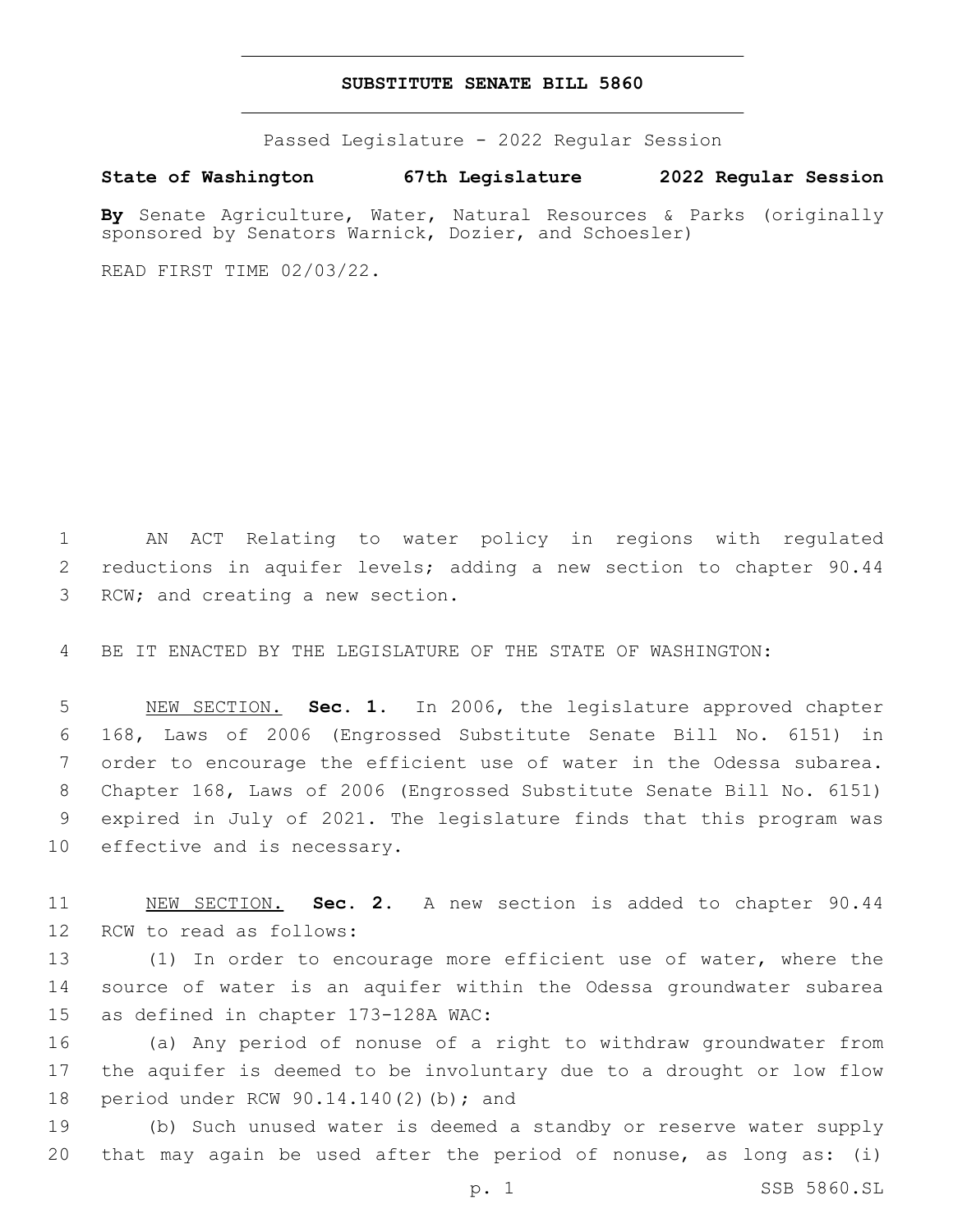Reductions in water use are a result of conservation practices, irrigation or water use efficiencies, long or short-term changes in the types or rotations of crops grown, economic hardship, pumping or system infrastructure costs, unavailability or unsuitability of water, or willing and documented participation in cooperative efforts to reduce aquifer depletion and optimize available water resources; (ii) withdrawal or diversion facilities are maintained in good operating condition; and (iii) the department has not issued a superseding water right permit or certificate to designate a portion of the groundwater right replaced by federal Columbia basin project water as a standby or reserve right under RCW 90.44.510.

 (2)(a) A water right holder choosing to not exercise a water right in accordance with the provisions of this section must provide notice to the department in writing within 180 days of such a choice. The notice must include the name of the water right holder and the 16 number of the permit, certificate, or claim.

 (b) When a water right holder chooses to discontinue nonuse under the provisions of this section, notice of such action must be provided to the department in writing. Notice is not required under this subsection (2)(b) for seasonal fluctuations in use if the right is not fully exercised as reflected in the notice provided under (a) 22 of this subsection.

 (c) A water right holder who submitted notice under RCW 90.44.520(2)(a) as it existed on June 30, 2021, is deemed to have 25 provided notice under (a) of this subsection.

 (3) The provisions of this section relating to the nonuse of all or a portion of a water right are in addition to any other provisions 28 relating to such nonuse under existing law.

 (4) If water from the federal Columbia basin project has been delivered to a place of use authorized under a right to withdraw groundwater from the aquifer, the provisions of RCW 90.44.510 apply 32 and supersede the provisions of this section.

 (5) Portions of rights protected under this section may not be transferred outside Odessa subarea boundaries as defined in WAC 173-128A-040. Transfers within Odessa subarea boundaries remain subject to the provisions of RCW 90.03.380, 90.03.390, 90.44.100, and 37 WAC 173-130A-200.

> Passed by the Senate February 14, 2022. Passed by the House March 1, 2022. Approved by the Governor March 11, 2022.